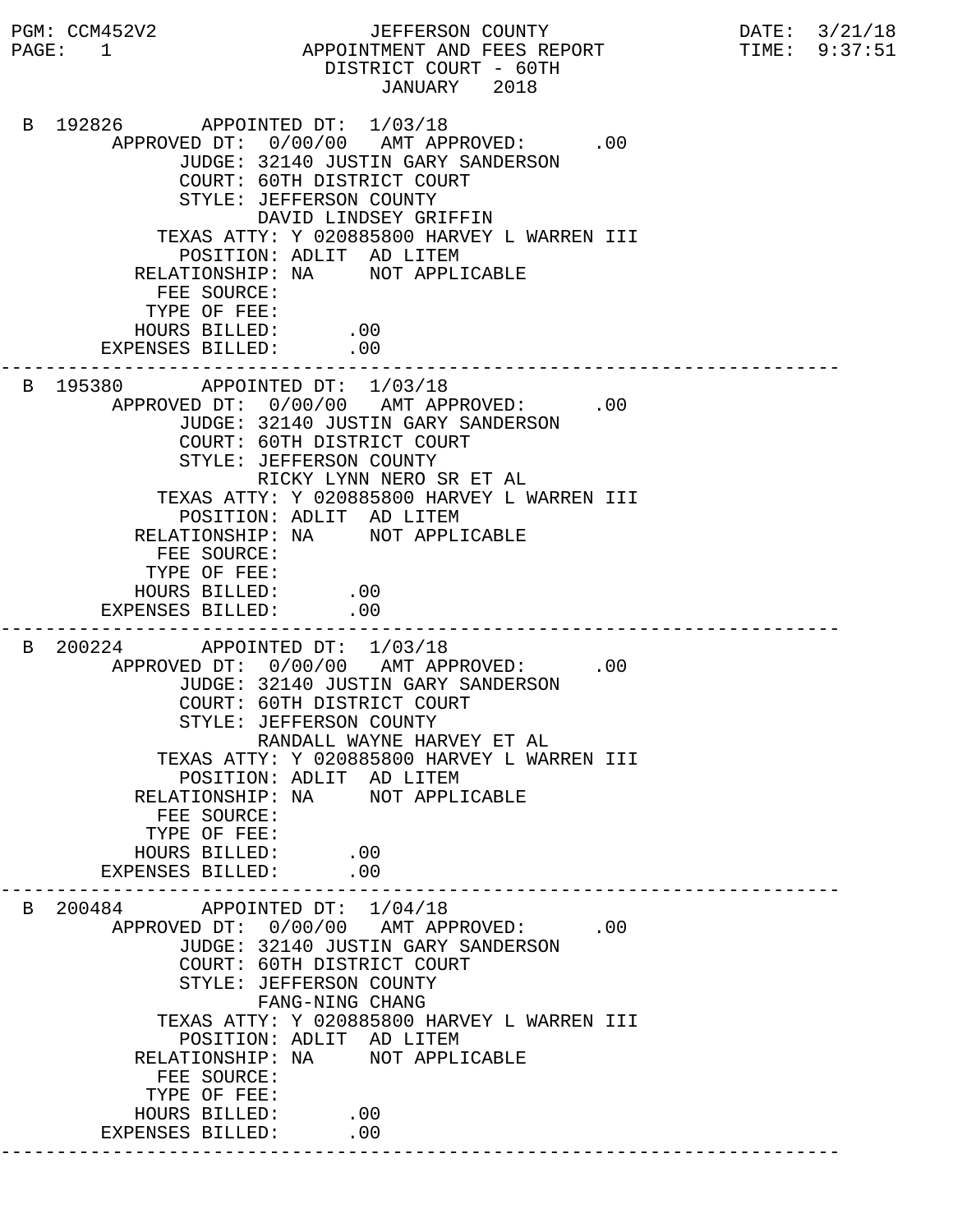PGM: CCM452V2 JEFFERSON COUNTY DATE: 3/21/18 PAGE: 2 APPOINTMENT AND FEES REPORT TIME: 9:37:51 DISTRICT COURT - 60TH JANUARY 2018 B 200490 APPOINTED DT: 1/04/18 APPROVED DT:  $0/00/00$  AMT APPROVED: .00 JUDGE: 32140 JUSTIN GARY SANDERSON COURT: 60TH DISTRICT COURT STYLE: JEFFERSON COUNTY JERRY J NATHAN INDIVIDUALLY AND AS INDEPENDENT EX TEXAS ATTY: Y 020885800 HARVEY L WARREN III POSITION: ADLIT AD LITEM RELATIONSHIP: NA NOT APPLICABLE FEE SOURCE: TYPE OF FEE: HOURS BILLED: .00 EXPENSES BILLED: .00 --------------------------------------------------------------------------- B 200521 APPOINTED DT: 1/03/18 APPROVED DT:  $0/00/00$  AMT APPROVED: .00 JUDGE: 32140 JUSTIN GARY SANDERSON COURT: 60TH DISTRICT COURT STYLE: JEFFERSON COUNTY DULA M CHOATE ET AL TEXAS ATTY: Y 020885800 HARVEY L WARREN III POSITION: ADLIT AD LITEM RELATIONSHIP: NA NOT APPLICABLE FEE SOURCE: TYPE OF FEE: HOURS BILLED: .00 EXPENSES BILLED: .00 --------------------------------------------------------------------------- B 200652 APPOINTED DT: 1/04/18 APPROVED DT:  $0/00/00$  AMT APPROVED: .00 JUDGE: 32140 JUSTIN GARY SANDERSON COURT: 60TH DISTRICT COURT STYLE: JEFFERSON COUNTY JOE IGNACIO MORALES TEXAS ATTY: Y 020885800 HARVEY L WARREN III POSITION: ADLIT AD LITEM RELATIONSHIP: NA NOT APPLICABLE FEE SOURCE: TYPE OF FEE: HOURS BILLED: .00<br>ENSES BILLED: .00 EXPENSES BILLED: --------------------------------------------------------------------------- B 200663 APPOINTED DT: 1/04/18 APPROVED DT:  $0/00/00$  AMT APPROVED: .00 JUDGE: 32140 JUSTIN GARY SANDERSON COURT: 60TH DISTRICT COURT STYLE: JEFFERSON COUNTY NORMA RODRIGUEZ ET AL TEXAS ATTY: Y 020885800 HARVEY L WARREN III POSITION: ADLIT AD LITEM RELATIONSHIP: NA NOT APPLICABLE FEE SOURCE: TYPE OF FEE: HOURS BILLED: .00 EXPENSES BILLED: .00 ---------------------------------------------------------------------------